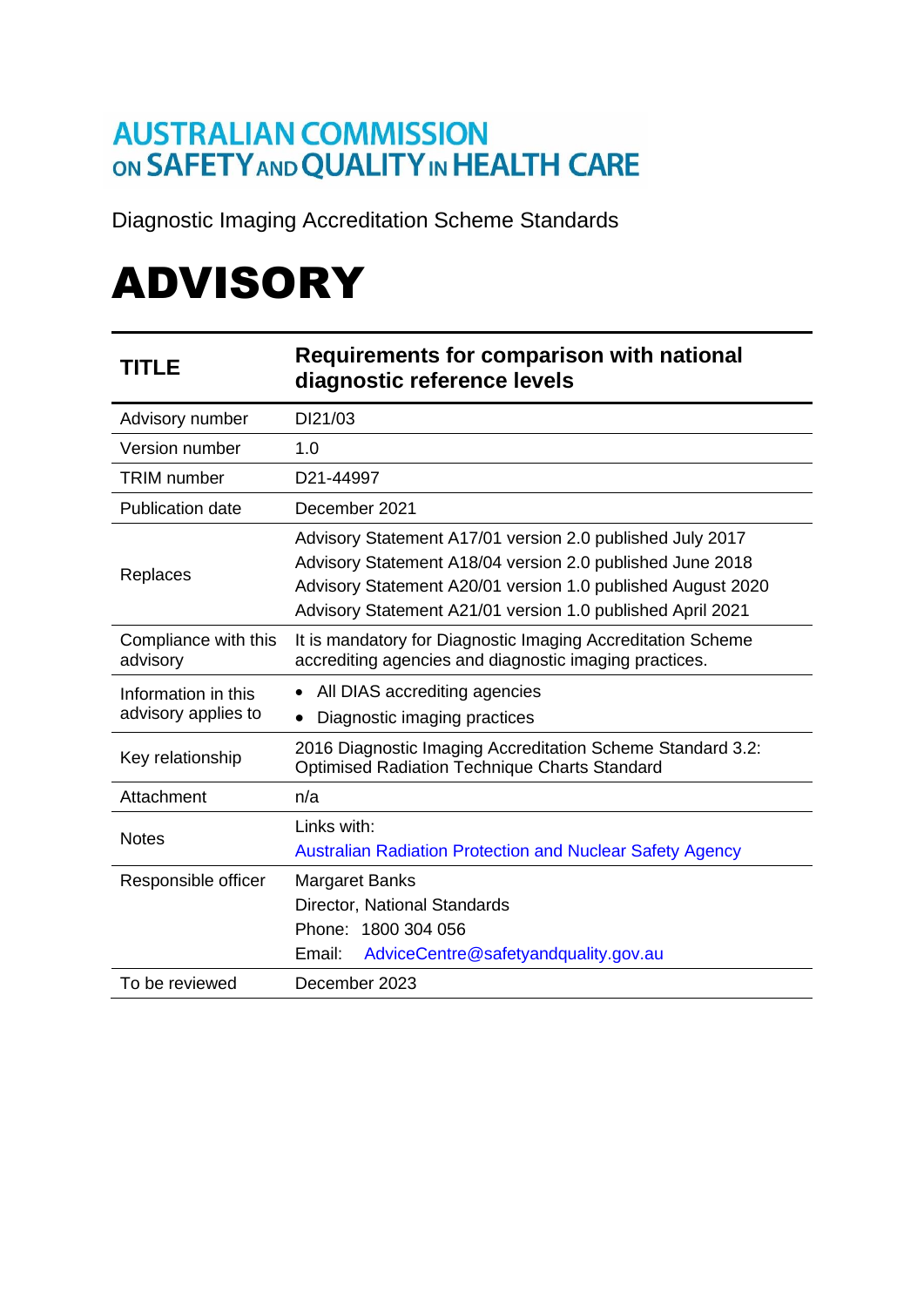## **AUSTRALIAN COMMISSION** ON SAFETY AND QUALITY IN HEALTH CARE

Diagnostic Imaging Accreditation Scheme Standards

## ADVISORY

### **DI21/03: Requirements for comparison with national diagnostic reference levels**

#### **PURPOSE:**

To clarify the requirements for conducting comparisons of radiation dose levels for imaging procedures against the Australian national diagnostic reference levels (DRLs) for:

- Multi detector computed tomography (MDCT) for adult and paediatric patients
- General nuclear medicine and Positron Emission Tomography (PET) for adult patients
- Computed tomography (CT) as part of positron emission tomography (PET) and single photon emission computed tomography (SPECT) for adult patients
- diagnostic coronary angiography.

#### **ISSUE:**

*Diagnostic Imaging Accreditation Scheme Standard 3.2, Optimised Radiation Technique Charts* requires a diagnostic imaging practice, which uses ionising radiation, to establish a program to ensure that median radiation doses administered for diagnostic purposes are:

- annually compared with DRLs for diagnostic imaging procedures for which national DRI s have been established in Australia; and
- where DRLs are consistently exceeded, exposure factors are reviewed to determine whether optimisation is required.

DRLs provide benchmarks against which diagnostic imaging practices can compare their median radiation doses, also called facility reference levels (FRLs), for common imaging procedures.

The Australian Radiation Protection and Nuclear Safety Agency (ARPANSA) has published national DRLs for computed tomography for adult and paediatric patients, general nuclear medicine, PET, and diagnostic coronary angiography for adult patients.

ARPANSA released the first national DRLs in July 2012 and regularly introduces new and revised national DRLs.

This Advisory applies to diagnostic imaging practices providing:

- MDCT for adult and paediatric patients
- Nuclear medicine for adult patients including:
	- o General nuclear medicine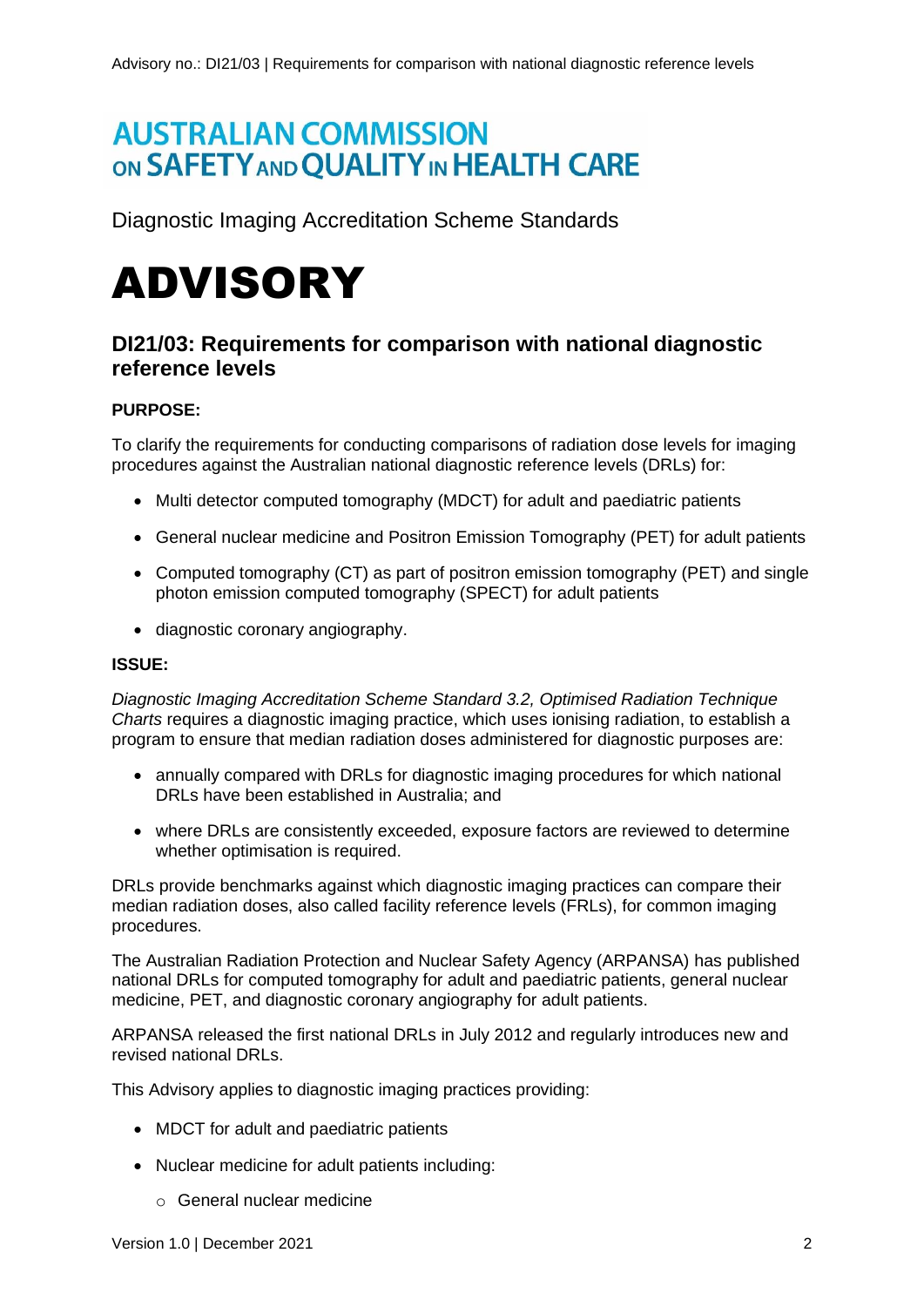- o PET
- o CT conducted as part of PET and SPECT procedures for the purposes on attenuation correction or localisation
- $\bullet$  diagnostic coronary angiography procedures<sup>1</sup>

#### **REQUIREMENTS:**

#### **Procedures with national DRLS**

Diagnostic imaging practices using ionising radiation are required to:

- Keep abreast of the latest relevant national DRLs (See [ARPANSA](http://www.arpansa.gov.au/ndrls) website)
- Document the relevant national DRL for each procedure in the imaging protocol
- Have a program to collect radiation dose data, calculate facility reference levels (FRL) and compare these to the established national DRLs.
- Undertake an annual audit to review the comparison results and where the FRL exceeds the national DRL, investigate whether the exposure factors can be optimised
- Maintain audit records which show the FRL calculation and comparison, the review process and any investigation, and submit these at each accreditation assessment.
- Provide in the imaging protocols a written justification when the median radiation dose (the FRL) is higher than the national DRL.
- Update practice policies within six months of a new or revised national DRLs being published by ARPANSA.

#### **Nuclear medicine and PET procedures with a fixed activity**

Where the administered activity for a nuclear medicine or PET procedure has a fixed radiation dose in a practice protocol, requirements for the procedures with national DRLs (see above) is applied with the exception that the:

- Program to collect radiation dose data is not required
- Annual audit compares the administered activity in the protocol to the national DRL rather than the facility reference level.
- Audit records do not need to reference the FRL calculation

#### **Nuclear medicine and PET procedures using weight corrected doses**

Where a nuclear medicine or PET procedure uses weight corrected doses, the requirements for the procedures with national DRLs (see above) are applied.

#### **Computed tomography component of multi-modality imaging**

The national DRLS published for CT in conjunction with SPECT or PET applies to procedures conducted for the purposes of attenuation correction or location. The requirements for procedures with national DRLs (see above) are also applied to these procedures.

<sup>1</sup> Angiography procedures listed in Subgroup I3 of the Diagnostic Imaging Services Table require accreditation with the DIAS for Medicare benefits to be payable.